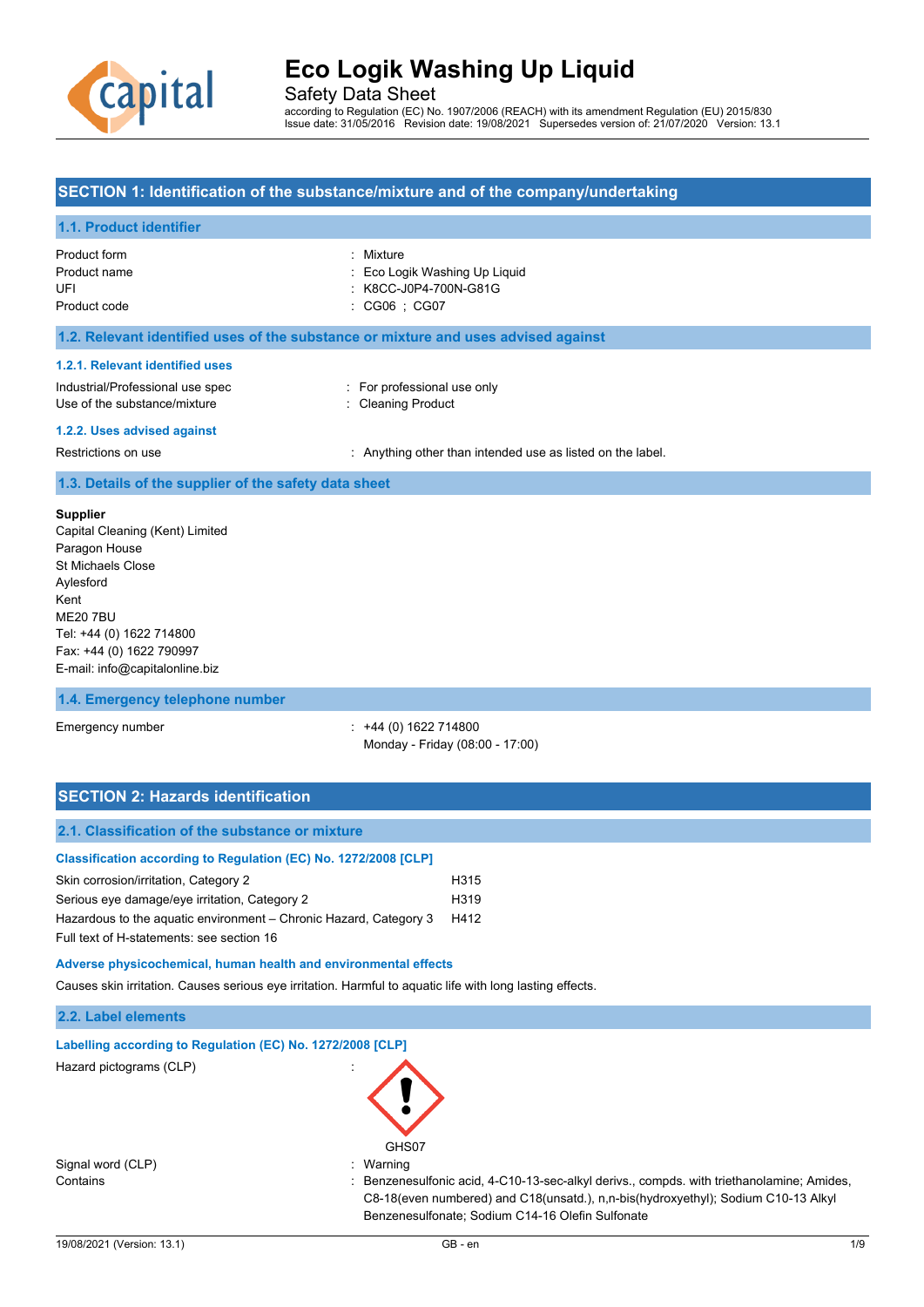Safety Data Sheet

according to Regulation (EC) No. 1907/2006 (REACH) with its amendment Regulation (EU) 2015/830

| Hazard statements (CLP)        | : H315 - Causes skin irritation.<br>H319 - Causes serious eye irritation.<br>H412 - Harmful to aquatic life with long lasting effects.                                                                                                                                                                                                                                                                          |
|--------------------------------|-----------------------------------------------------------------------------------------------------------------------------------------------------------------------------------------------------------------------------------------------------------------------------------------------------------------------------------------------------------------------------------------------------------------|
| Precautionary statements (CLP) | : P280 - Wear eye protection, protective gloves.<br>P302+P352 - IF ON SKIN: Wash with plenty of water.<br>P305+P351+P338 - IF IN EYES: Rinse cautiously with water for several minutes. Remove<br>contact lenses, if present and easy to do. Continue rinsing.<br>P332+P313 - If skin irritation occurs: Get medical advice/attention.<br>P337+P313 - If eye irritation persists: Get medical advice/attention. |

# **2.3. Other hazards**

No additional information available

# **SECTION 3: Composition/information on ingredients**

## **3.1. Substances**

## Not applicable

### **3.2. Mixtures**

| <b>Name</b>                                                                       | <b>Product identifier</b>                                                  | $\frac{9}{6}$      | <b>Classification according to</b><br><b>Regulation (EC) No.</b><br>1272/2008 [CLP]                                                                    |
|-----------------------------------------------------------------------------------|----------------------------------------------------------------------------|--------------------|--------------------------------------------------------------------------------------------------------------------------------------------------------|
| Amides, C8-18(even numbered) and C18(unsatd.),<br>n,n-bis(hydroxyethyl)           | (EC-No.) 931-329-6<br>(REACH-no) 01-2119490100-53                          | $\geq 1 - \leq 10$ | Skin Irrit. 2, H315<br>Eye Dam. 1, H318<br>Aquatic Chronic 2, H411                                                                                     |
| Benzenesulfonic acid, 4-C10-13-sec-alkyl derivs.,<br>compds. with triethanolamine | (CAS-No.) 121617-08-1<br>(EC-No.) 939-464-2<br>(REACH-no) 01-2119971970-28 | $\geq 1 - \leq 10$ | Skin Irrit. 2, H315<br>Eye Dam. 1, H318<br>Aquatic Chronic 2, H411                                                                                     |
| Sodium C14-16 Olefin Sulfonate                                                    | (EC-No.) 931-534-0<br>(REACH-no) 01-2119513401-57                          | $\geq 1 - \leq 10$ | Skin Irrit. 2, H315<br>Eye Dam. 1, H318                                                                                                                |
| Sodium C10-13 Alkyl Benzenesulfonate                                              | (CAS-No.) 68411-30-3<br>(EC-No.) 270-115-0<br>(REACH-no) 01-2119489428-22  | $\geq 1 - \leq 10$ | Acute Tox. 4 (Oral), H302<br>Skin Irrit. 2, H315<br>Eye Dam. 1, H318<br>Aquatic Chronic 2, H411                                                        |
| bronopol (INN); 2-bromo-2-nitropropane-1,3-diol                                   | (CAS-No.) 52-51-7<br>(EC-No.) 200-143-0<br>(EC Index-No.) 603-085-00-8     | < 1                | Acute Tox. 4 (Dermal), H312<br>Acute Tox. 4 (Oral), H302<br>STOT SE 3, H335<br>Skin Irrit. 2, H315<br>Eye Dam. 1, H318<br>Aquatic Acute 1, H400 (M=10) |

| <b>Specific concentration limits:</b> |                                                                           |                                         |  |  |
|---------------------------------------|---------------------------------------------------------------------------|-----------------------------------------|--|--|
| <b>Name</b>                           | <b>Product identifier</b>                                                 | <b>Specific concentration limits</b>    |  |  |
| Sodium C10-13 Alkyl Benzenesulfonate  | (CAS-No.) 68411-30-3<br>(EC-No.) 270-115-0<br>(REACH-no) 01-2119489428-22 | (65 ≤C < 100) Acute Tox. 4 (Oral), H302 |  |  |

Comments : Hazard Classification is based on confirmation of specific data from raw material suppliers.

Full text of H-statements: see section 16

| <b>SECTION 4: First aid measures</b>   |  |  |
|----------------------------------------|--|--|
| 4.1. Description of first aid measures |  |  |

First-aid measures after inhalation : Remove person to fresh air and keep comfortable for breathing.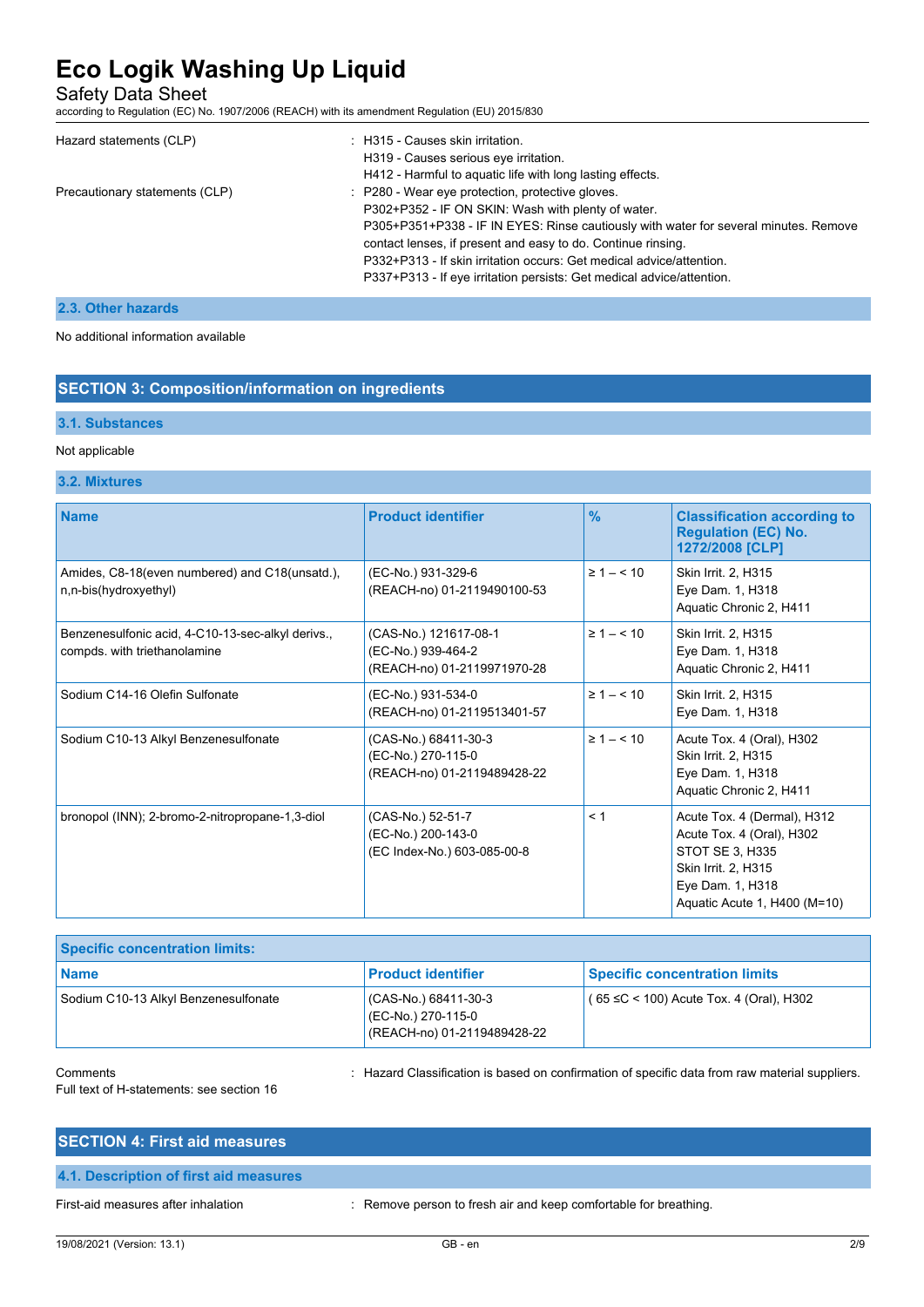Safety Data Sheet

according to Regulation (EC) No. 1907/2006 (REACH) with its amendment Regulation (EU) 2015/830

| First-aid measures after skin contact                            | Wash skin with plenty of water. Take off contaminated clothing. If skin irritation occurs: Get<br>medical advice/attention.                                                         |
|------------------------------------------------------------------|-------------------------------------------------------------------------------------------------------------------------------------------------------------------------------------|
| First-aid measures after eye contact                             | : Rinse cautiously with water for several minutes. Remove contact lenses, if present and easy<br>to do. Continue rinsing. If eye irritation persists: Get medical advice/attention. |
| First-aid measures after ingestion                               | : Call a poison center or a doctor if you feel unwell.                                                                                                                              |
| 4.2. Most important symptoms and effects, both acute and delayed |                                                                                                                                                                                     |
| Symptoms/effects after skin contact                              | Irritation.                                                                                                                                                                         |

Symptoms/effects after eye contact : Eye irritation.

## **4.3. Indication of any immediate medical attention and special treatment needed**

Treat symptomatically.

| <b>SECTION 5: Firefighting measures</b>                    |                                                                                                                                           |
|------------------------------------------------------------|-------------------------------------------------------------------------------------------------------------------------------------------|
| 5.1. Extinguishing media                                   |                                                                                                                                           |
| Suitable extinguishing media                               | : Water spray. Dry powder. Foam. Carbon dioxide.                                                                                          |
| 5.2. Special hazards arising from the substance or mixture |                                                                                                                                           |
| Hazardous decomposition products in case of fire           | : Toxic fumes may be released.                                                                                                            |
| 5.3. Advice for firefighters                               |                                                                                                                                           |
| Protection during firefighting                             | Do not attempt to take action without suitable protective equipment. Self-contained<br>breathing apparatus. Complete protective clothing. |

| <b>SECTION 6: Accidental release measures</b>                            |                                                                                                                                                              |  |  |
|--------------------------------------------------------------------------|--------------------------------------------------------------------------------------------------------------------------------------------------------------|--|--|
| 6.1. Personal precautions, protective equipment and emergency procedures |                                                                                                                                                              |  |  |
| 6.1.1. For non-emergency personnel                                       |                                                                                                                                                              |  |  |
| Emergency procedures                                                     | : Ventilate spillage area. Avoid contact with skin and eyes.                                                                                                 |  |  |
| 6.1.2. For emergency responders                                          |                                                                                                                                                              |  |  |
| Protective equipment                                                     | Do not attempt to take action without suitable protective equipment. For further information<br>refer to section 8: "Exposure controls/personal protection". |  |  |
| <b>6.2. Environmental precautions</b>                                    |                                                                                                                                                              |  |  |
| Avoid release to the environment.                                        |                                                                                                                                                              |  |  |
| 6.3. Methods and material for containment and cleaning up                |                                                                                                                                                              |  |  |
| Methods for cleaning up<br>Other information                             | Take up liquid spill into absorbent material.<br>Dispose of materials or solid residues at an authorized site.                                               |  |  |
| 6.4. Reference to other sections                                         |                                                                                                                                                              |  |  |

For further information refer to section 13.

| <b>SECTION 7: Handling and storage</b>                            |                                                                                                                                               |
|-------------------------------------------------------------------|-----------------------------------------------------------------------------------------------------------------------------------------------|
| 7.1. Precautions for safe handling                                |                                                                                                                                               |
| Precautions for safe handling                                     | . Ensure good ventilation of the work station. Avoid contact with skin and eyes. Wear<br>personal protective equipment.                       |
| Hygiene measures                                                  | Wash contaminated clothing before reuse. Do not eat, drink or smoke when using this<br>product. Always wash hands after handling the product. |
| 7.2. Conditions for safe storage, including any incompatibilities |                                                                                                                                               |

### Storage conditions **Storage conditions** : Store in a well-ventilated place. Keep cool.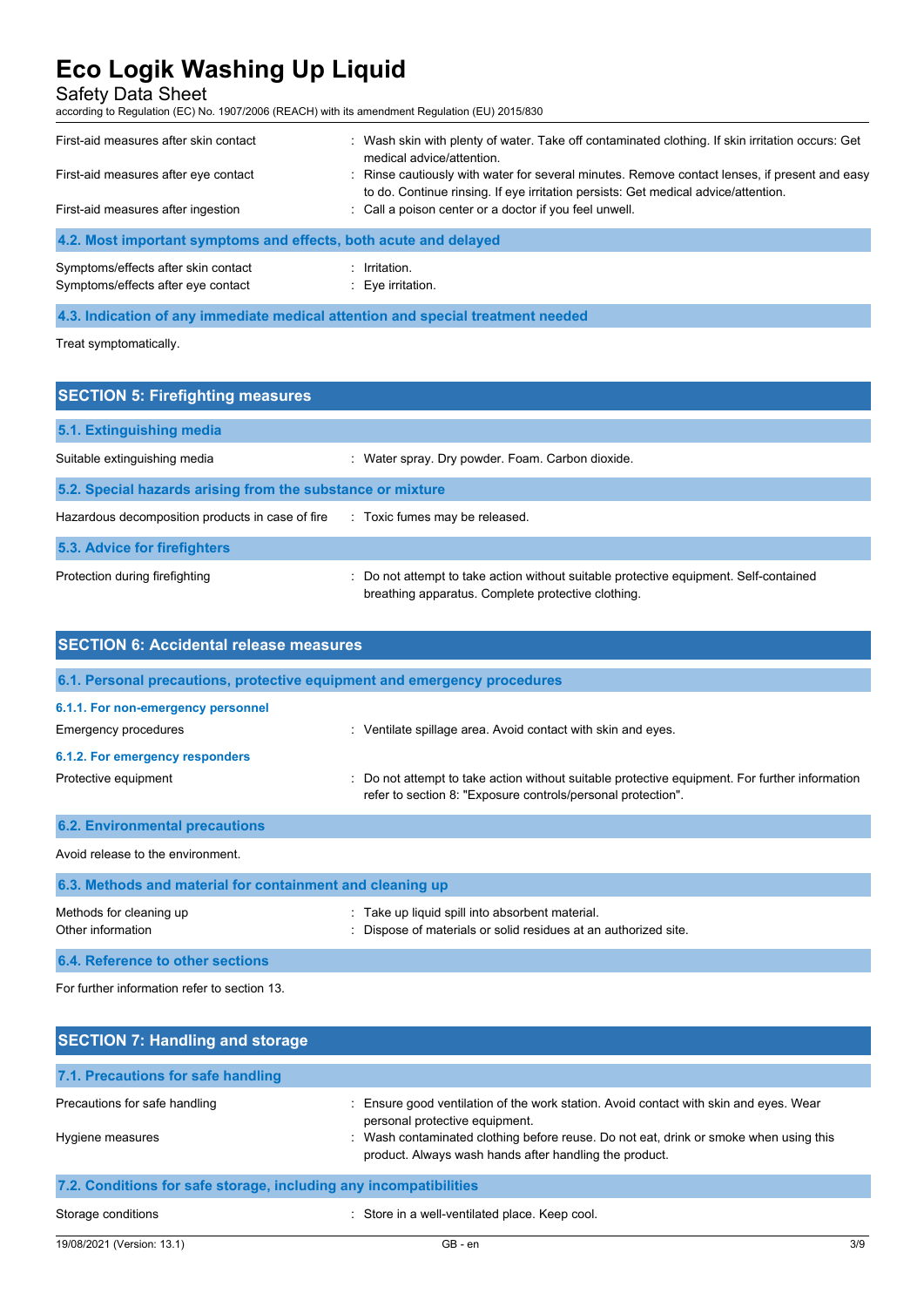Safety Data Sheet

according to Regulation (EC) No. 1907/2006 (REACH) with its amendment Regulation (EU) 2015/830

Incompatible products **incompatible products** : Oxidizing agent. Strong bases. Strong acids.

Special rules on packaging **in the set of the set of the set of the set of the set of the set of the set of the s** 

**7.3. Specific end use(s)**

No additional information available

# **SECTION 8: Exposure controls/personal protection**

#### **8.1. Control parameters**

No additional information available

**8.2. Exposure controls**

#### **Appropriate engineering controls:**

Ensure good ventilation of the work station.

### **Hand protection:**

Chemical resistant gloves (according to European standard EN 374 or equivalent)

#### **Eye protection:**

Safety glasses. Use eye protection according to EN 166.

#### **Skin and body protection:**

Wear suitable protective clothing

#### **Respiratory protection:**

Not required under normal conditions of use.

#### **Personal protective equipment symbol(s):**



## **Environmental exposure controls:**

Avoid release to the environment.

#### **Other information:**

A risk assessment should be carried out prior to use to determine the exposure risk to the chemical. Specific work environments and material handling practices may vary; therefore, safety procedures should be developed and PPE selected for each intended application. Consultation with PPE supplier/manufacturer will help determine suitability as protection time cannot be accurately estimated for mixtures (such as glove breakthrough time). PPE should be worn to prevent any contact with the chemical. Any contaminated clothing should be washed prior to re-use.

| <b>SECTION 9: Physical and chemical properties</b>         |                     |  |  |
|------------------------------------------------------------|---------------------|--|--|
| 9.1. Information on basic physical and chemical properties |                     |  |  |
| Physical state                                             | $:$ Liquid          |  |  |
| Colour                                                     | : Yellow.           |  |  |
| Odour                                                      | : Lemon.            |  |  |
| Odour threshold                                            | : No data available |  |  |
| рH                                                         | $: 6 - 10$          |  |  |
| Relative evaporation rate (butylacetate=1)                 | : No data available |  |  |
| Melting point                                              | $:$ Not applicable  |  |  |
| Freezing point                                             | No data available   |  |  |
| Boiling point                                              | : No data available |  |  |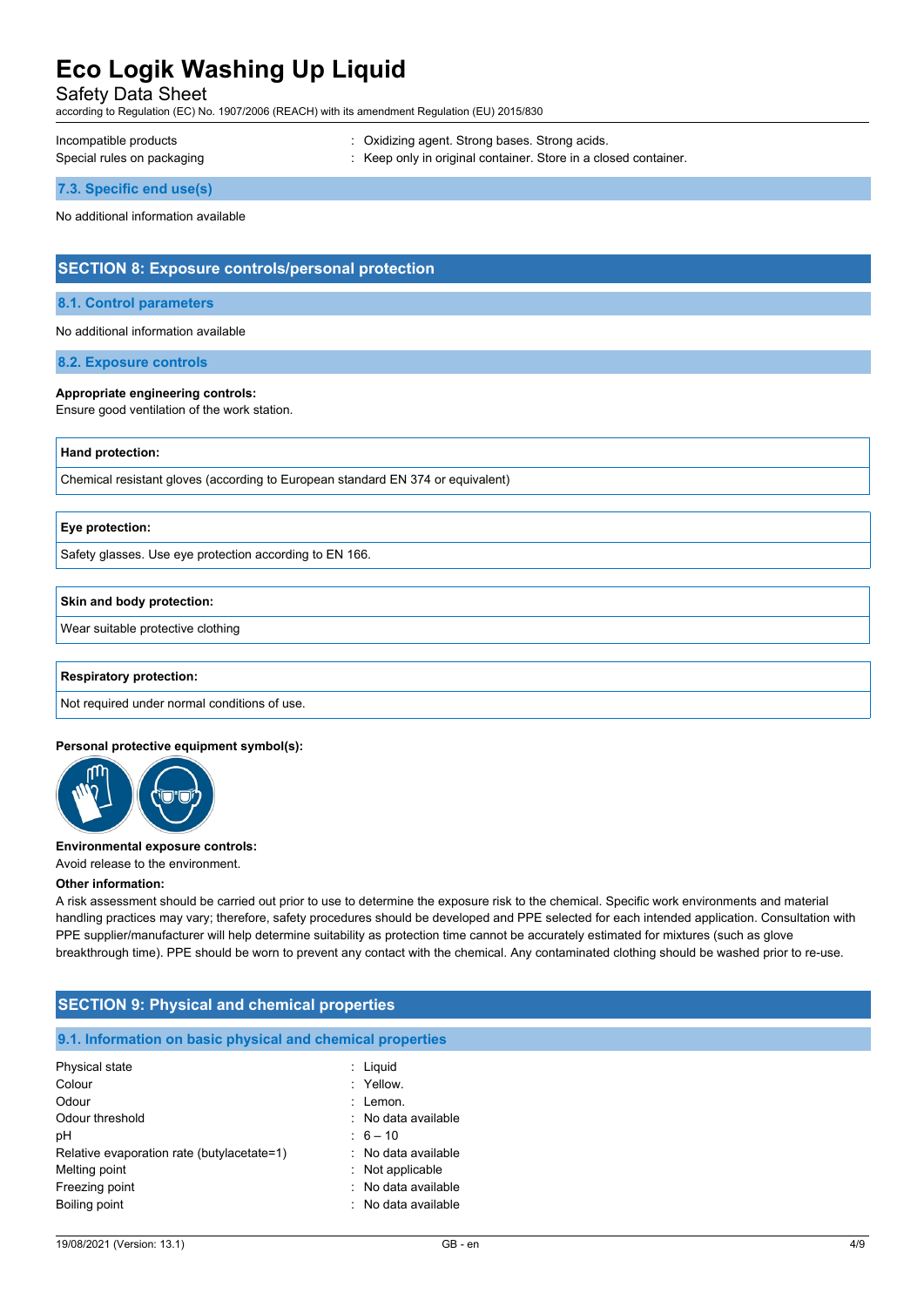Safety Data Sheet

according to Regulation (EC) No. 1907/2006 (REACH) with its amendment Regulation (EU) 2015/830

| Flash point                                     | : $>70 °C$            |
|-------------------------------------------------|-----------------------|
| Auto-ignition temperature                       | $:$ No data available |
| Decomposition temperature                       | $:$ No data available |
| Flammability (solid, gas)                       | Not applicable        |
| Vapour pressure                                 | . No data available   |
| Relative vapour density at 20 °C                | $:$ No data available |
| Relative density                                | : No data available   |
| Density                                         | $: 1.01 - 1.03$       |
| Solubility                                      | No data available     |
| Partition coefficient n-octanol/water (Log Pow) | $:$ No data available |
| Viscosity, kinematic                            | $:$ No data available |
| Viscosity, dynamic                              | $: > 300$ cP          |
| <b>Explosive properties</b>                     | : No data available   |
| Oxidising properties                            | : No data available   |
| <b>Explosive limits</b>                         | : No data available   |
|                                                 |                       |

### **9.2. Other information**

No additional information available

# **SECTION 10: Stability and reactivity**

#### **10.1. Reactivity**

The product is non-reactive under normal conditions of use, storage and transport.

## **10.2. Chemical stability**

Stable under normal conditions.

**10.3. Possibility of hazardous reactions**

No dangerous reactions known under normal conditions of use.

**10.4. Conditions to avoid**

None under recommended storage and handling conditions (see section 7).

**10.5. Incompatible materials**

No additional information available

**10.6. Hazardous decomposition products**

Under normal conditions of storage and use, hazardous decomposition products should not be produced.

| <b>SECTION 11: Toxicological information</b>                                    |                                                                                               |  |
|---------------------------------------------------------------------------------|-----------------------------------------------------------------------------------------------|--|
| 11.1. Information on toxicological effects                                      |                                                                                               |  |
| Acute toxicity (oral)<br>Acute toxicity (dermal)<br>Acute toxicity (inhalation) | : Not classified<br>: Not classified<br>: Not classified                                      |  |
| bronopol (INN); 2-bromo-2-nitropropane-1,3-diol (52-51-7)                       |                                                                                               |  |
| LD50 dermal rat                                                                 | > 2000 mg/kg bodyweight Animal: rat, Guideline: OECD Guideline 402 (Acute Dermal<br>Toxicity) |  |
| LC50 Inhalation - Rat                                                           | $\geq$ 0.588 mg/l air Animal: rat                                                             |  |

| Benzenesulfonic acid, 4-C10-13-sec-alkyl derivs., compds. with triethanolamine (121617-08-1) |                                                                                        |
|----------------------------------------------------------------------------------------------|----------------------------------------------------------------------------------------|
| LD50 oral rat                                                                                | 2925 mg/kg bodyweight Animal: rat, Guideline: OECD Guideline 401 (Acute Oral Toxicity) |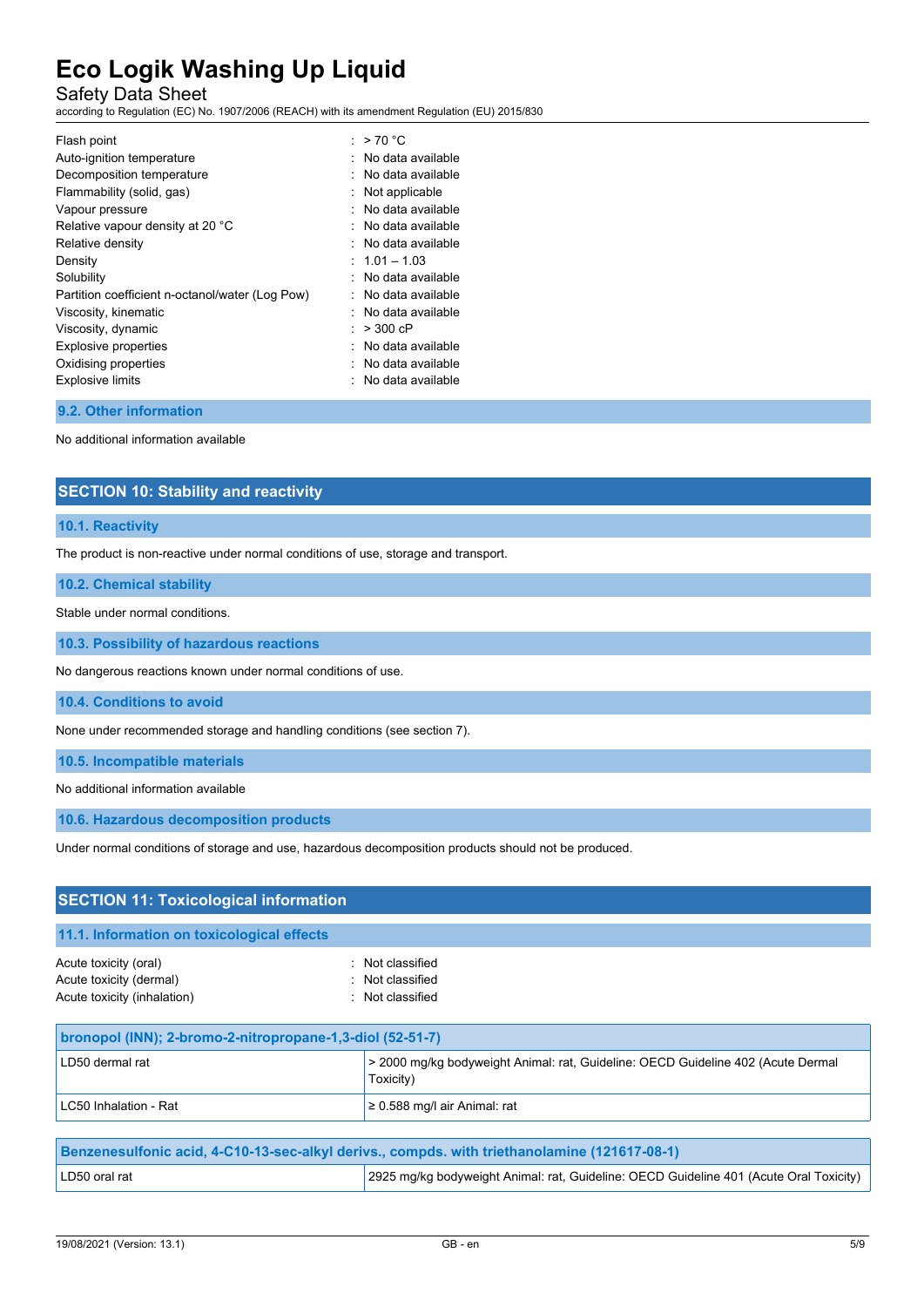# Safety Data Sheet

according to Regulation (EC) No. 1907/2006 (REACH) with its amendment Regulation (EU) 2015/830

| LD50 dermal rat    | > 2000 mg/kg bodyweight Animal: rat, Guideline: OECD Guideline 402 (Acute Dermal<br>Toxicity)    |
|--------------------|--------------------------------------------------------------------------------------------------|
| LD50 dermal rabbit | > 2000 mg/kg bodyweight Animal: rabbit, Guideline: OECD Guideline 402 (Acute Dermal<br>Toxicity) |

| Amides, C8-18 (even numbered) and C18 (unsatd.), n,n-bis (hydroxyethyl) |                                                                                                                                                                                                                                                               |
|-------------------------------------------------------------------------|---------------------------------------------------------------------------------------------------------------------------------------------------------------------------------------------------------------------------------------------------------------|
| LD50 oral rat                                                           | 5000 mg/kg                                                                                                                                                                                                                                                    |
| LD50 dermal rabbit                                                      | > 2000 mg/kg bodyweight Animal: rabbit, Guideline: other: Modification of the techniques<br>described in Appraisal of the Safety of Chemicals in Foods, Drugs & Cosmetics, compiled<br>by staff of the Division of Pharmacology, Food and Drug Administration |

| Sodium C10-13 Alkyl Benzenesulfonate (68411-30-3) |                                                                                               |  |
|---------------------------------------------------|-----------------------------------------------------------------------------------------------|--|
| LD50 oral rat                                     | 1080 mg/kg bodyweight Animal: rat, Guideline: OECD Guideline 401 (Acute Oral Toxicity)        |  |
| LD50 dermal rat                                   | > 2000 mg/kg bodyweight Animal: rat, Guideline: OECD Guideline 402 (Acute Dermal<br>Toxicity) |  |
| Skin corrosion/irritation                         | : Causes skin irritation.<br>$pH: 6 - 10$                                                     |  |
| Serious eye damage/irritation                     | : Causes serious eye irritation.<br>$pH: 6 - 10$                                              |  |
| Respiratory or skin sensitisation                 | : Not classified                                                                              |  |
| Germ cell mutagenicity                            | : Not classified                                                                              |  |
| Carcinogenicity                                   | : Not classified                                                                              |  |
| Reproductive toxicity                             | Not classified                                                                                |  |
| STOT-single exposure                              | : Not classified                                                                              |  |
| STOT-repeated exposure                            | Not classified                                                                                |  |

| Amides, C8-18(even numbered) and C18(unsatd.), n,n-bis(hydroxyethyl) |                                                                                                                      |
|----------------------------------------------------------------------|----------------------------------------------------------------------------------------------------------------------|
| LOAEL (dermal, rat/rabbit, 90 days)                                  | 50 mg/kg bodyweight Animal: rat                                                                                      |
| NOAEL (oral, rat, 90 days)                                           | -750 mg/kg bodyweight Animal: rat, Guideline: OECD Guideline 407 (Repeated Dose 28-<br>Day Oral Toxicity in Rodents) |

Aspiration hazard **in the set of the set of the set of the set of the set of the set of the set of the set of the set of the set of the set of the set of the set of the set of the set of the set of the set of the set of th** 

### **SECTION 12: Ecological information 12.1. Toxicity** Ecology - general **Ecology** - general  $\cdot$  Harmful to aquatic life with long lasting effects. Hazardous to the aquatic environment, short–term (acute) : Not classified Hazardous to the aquatic environment, long–term (chronic) : Harmful to aquatic life with long lasting effects.

| bronopol (INN); 2-bromo-2-nitropropane-1,3-diol (52-51-7) |                                                                                                                                              |
|-----------------------------------------------------------|----------------------------------------------------------------------------------------------------------------------------------------------|
| EC50 Daphnia 1                                            | 1.4 mg/l Test organisms (species): Daphnia magna                                                                                             |
| $EC50$ 72h algae (1)                                      | 0.25 mg/l Test organisms (species): Skeletonema costatum                                                                                     |
| $EC50$ 72h algae (2)                                      | 0.37 mg/l Test organisms (species): Pseudokirchneriella subcapitata (previous names:<br>Raphidocelis subcapitata, Selenastrum capricornutum) |
| LOEC (chronic)                                            | 0.88 mg/l Test organisms (species): Daphnia magna Duration: '21 d'                                                                           |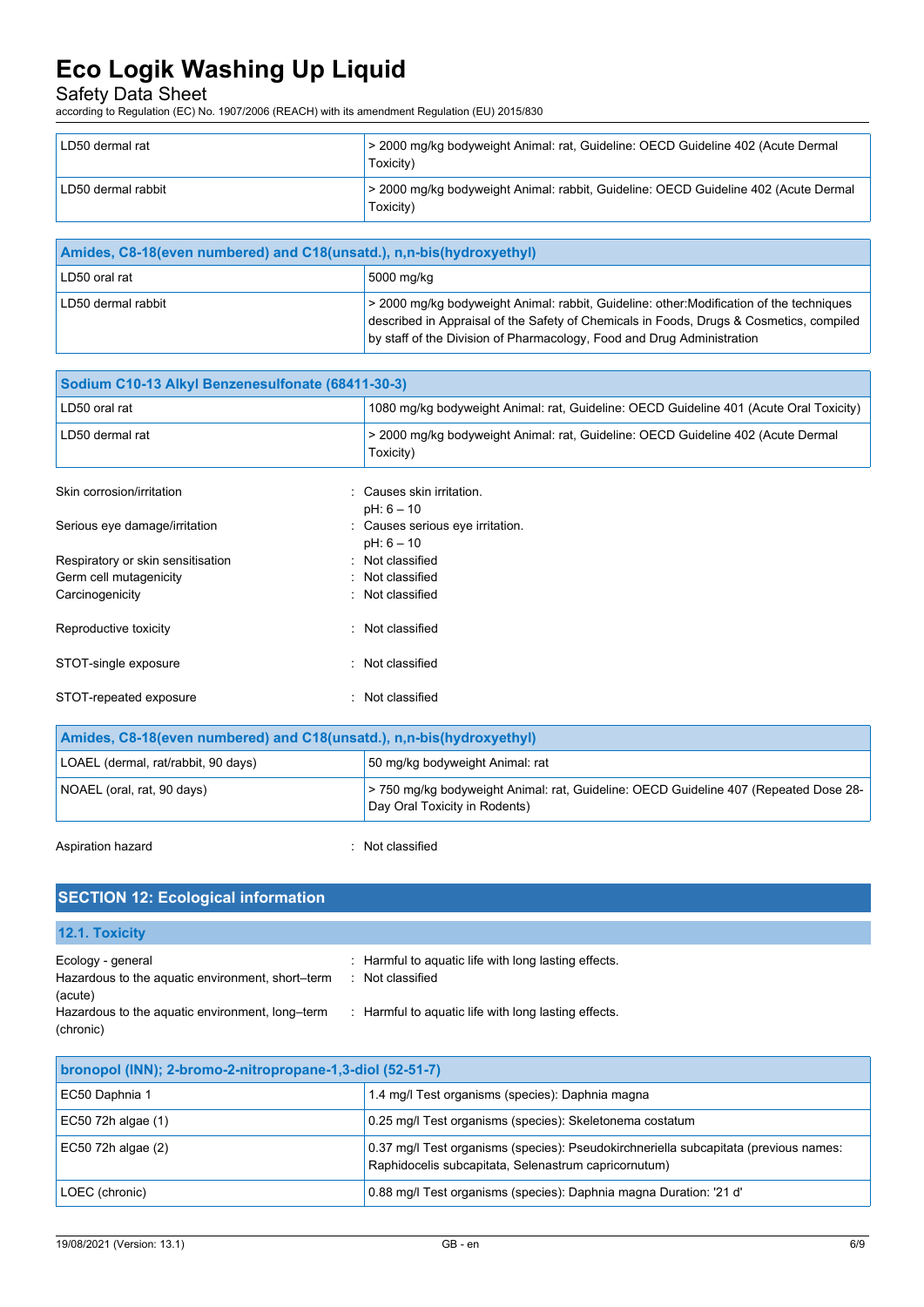Safety Data Sheet

according to Regulation (EC) No. 1907/2006 (REACH) with its amendment Regulation (EU) 2015/830

| NOEC (chronic)    | 0.27 mg/l Test organisms (species): Daphnia magna Duration: '21 d'                                           |
|-------------------|--------------------------------------------------------------------------------------------------------------|
| NOEC chronic fish | 21.5 mg/l Test organisms (species): Oncorhynchus mykiss (previous name: Salmo<br>gairdneri) Duration: '49 d' |

| Benzenesulfonic acid, 4-C10-13-sec-alkyl derivs., compds. with triethanolamine (121617-08-1) |                                                                                                           |
|----------------------------------------------------------------------------------------------|-----------------------------------------------------------------------------------------------------------|
| LC50 fish 1                                                                                  | 5.7 mg/l Test organisms (species): Danio rerio (previous name: Brachydanio rerio)                         |
| EC50 Daphnia 1                                                                               | 18.8 mg/l Test organisms (species): Daphnia magna                                                         |
| EC50 Daphnia 2                                                                               | 10.6 mg/l Test organisms (species): Daphnia magna                                                         |
| $EC50$ 72h algae $(1)$                                                                       | 52.8 mg/l Test organisms (species): Desmodesmus subspicatus (previous name:<br>Scenedesmus subspicatus)   |
| $EC50$ 72h algae $(2)$                                                                       | > 56.2 mg/l Test organisms (species): Desmodesmus subspicatus (previous name:<br>Scenedesmus subspicatus) |

| Amides, C8-18(even numbered) and C18(unsatd.), n,n-bis(hydroxyethyl) |                                                                                                              |
|----------------------------------------------------------------------|--------------------------------------------------------------------------------------------------------------|
| $LC50$ fish 1                                                        | $2.4$ mg/l                                                                                                   |
| EC50 Daphnia 1                                                       | $3.2 \text{ mq/l}$                                                                                           |
| EC50 72h algae (1)                                                   | $3.9$ mg/l                                                                                                   |
| LOEC (chronic)                                                       | 0.24 mg/l Test organisms (species): Daphnia magna Duration: '21 d'                                           |
| NOEC (chronic)                                                       | 0.07 mg/l Test organisms (species): Daphnia magna Duration: '21 d'                                           |
| NOEC chronic fish                                                    | 0.32 mg/l Test organisms (species): Oncorhynchus mykiss (previous name: Salmo<br>qairdneri) Duration: '28 d' |

| Sodium C10-13 Alkyl Benzenesulfonate (68411-30-3) |                                                                    |  |
|---------------------------------------------------|--------------------------------------------------------------------|--|
| LC50 fish 1                                       | 1.67 mg/l Test organisms (species): Lepomis macrochirus            |  |
| EC50 Daphnia 1                                    | 2.9 mg/l Test organisms (species): Daphnia magna                   |  |
| NOEC (chronic)                                    | 1.18 mg/l Test organisms (species): Daphnia magna Duration: '21 d' |  |

### **12.2. Persistence and degradability**

No additional information available

**12.3. Bioaccumulative potential**

No additional information available

**12.4. Mobility in soil**

No additional information available

**12.5. Results of PBT and vPvB assessment**

No additional information available

**12.6. Other adverse effects**

No additional information available

| <b>SECTION 13: Disposal considerations</b>                            |                                                                                                                                                                                                                                                                                        |
|-----------------------------------------------------------------------|----------------------------------------------------------------------------------------------------------------------------------------------------------------------------------------------------------------------------------------------------------------------------------------|
| 13.1. Waste treatment methods                                         |                                                                                                                                                                                                                                                                                        |
| Waste treatment methods<br>Product/Packaging disposal recommendations | : Dispose of contents/container in accordance with licensed collector's sorting instructions.<br>Wash packaging with a suitable cleaner (water) before recycling. Otherwise dispose of as<br>contaminated packaging. Always dispose of packaging in accordance with local regulations. |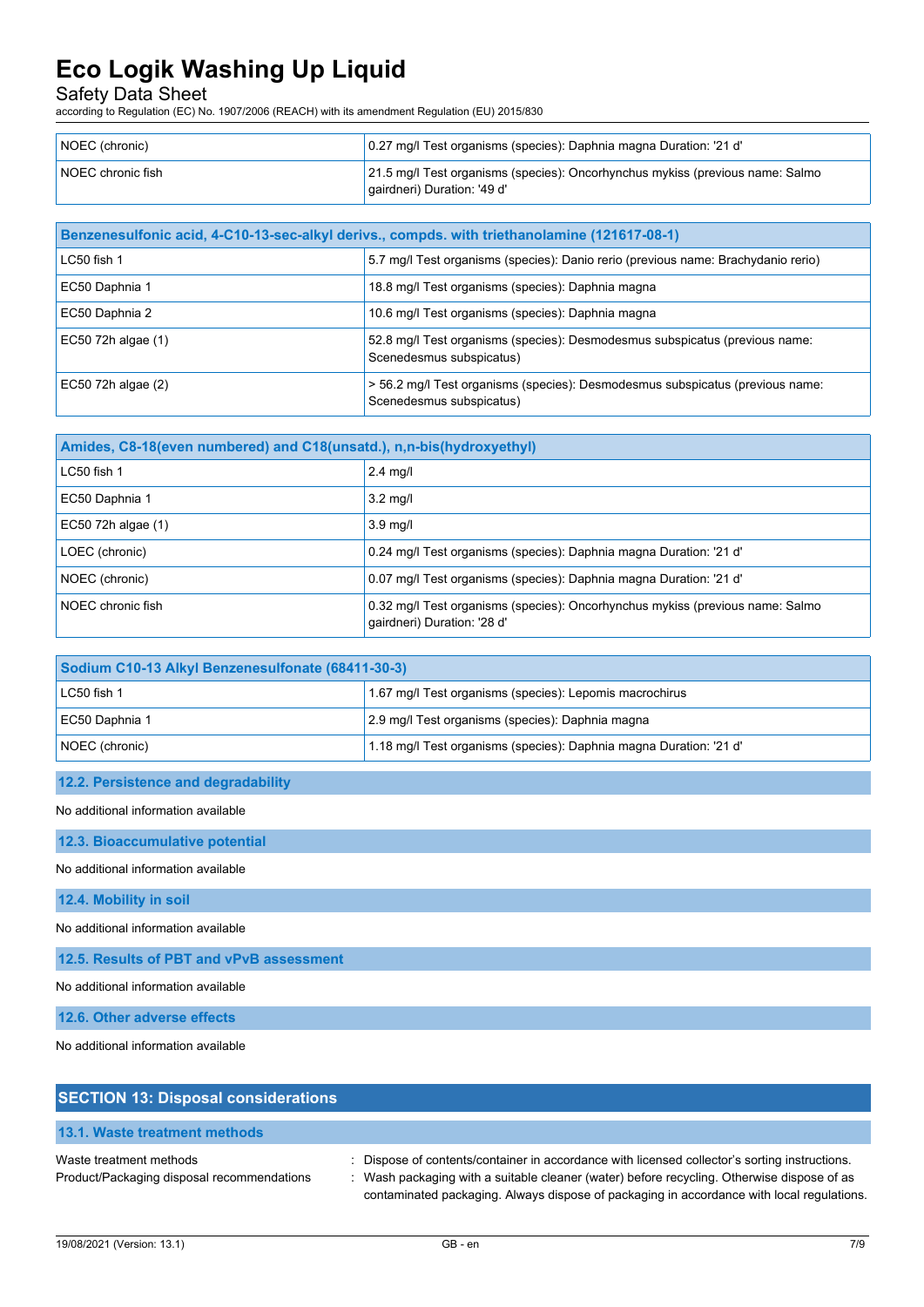Safety Data Sheet

according to Regulation (EC) No. 1907/2006 (REACH) with its amendment Regulation (EU) 2015/830

European List of Waste (LoW) code : 20 01 29\* - detergents containing dangerous substances

15 01 10\* - packaging containing residues of or contaminated by dangerous substances

# **SECTION 14: Transport information**

| In accordance with ADR / RID / IMDG / IATA / ADN |               |               |               |               |  |
|--------------------------------------------------|---------------|---------------|---------------|---------------|--|
| <b>ADR</b>                                       | <b>IMDG</b>   | <b>IATA</b>   | <b>ADN</b>    | <b>RID</b>    |  |
| 14.1. UN number                                  |               |               |               |               |  |
| Not regulated                                    | Not regulated | Not regulated | Not regulated | Not regulated |  |
| 14.2. UN proper shipping name                    |               |               |               |               |  |
| Not regulated                                    | Not regulated | Not regulated | Not regulated | Not regulated |  |
| 14.3. Transport hazard class(es)                 |               |               |               |               |  |
| Not regulated                                    | Not regulated | Not regulated | Not regulated | Not regulated |  |
| 14.4. Packing group                              |               |               |               |               |  |
| Not regulated                                    | Not regulated | Not regulated | Not regulated | Not regulated |  |
| 14.5. Environmental hazards                      |               |               |               |               |  |
| Not regulated                                    | Not regulated | Not regulated | Not regulated | Not regulated |  |
| No supplementary information available           |               |               |               |               |  |

### **14.6. Special precautions for user**

**Overland transport** Not regulated **Transport by sea** Not regulated **Air transport** Not regulated **Inland waterway transport** Not regulated **Rail transport** Not regulated

**14.7. Transport in bulk according to Annex II of Marpol and the IBC Code**

Not applicable

## **SECTION 15: Regulatory information**

**15.1. Safety, health and environmental regulations/legislation specific for the substance or mixture**

#### **15.1.1. EU-Regulations**

Contains no REACH substances with Annex XVII restrictions

Contains no substance on the REACH candidate list

Contains no REACH Annex XIV substances

Contains no substance subject to Regulation (EU) No 649/2012 of the European Parliament and of the Council of 4 July 2012 concerning the export and import of hazardous chemicals.

Contains no substance subject to Regulation (EU) No 2019/1021 of the European Parliament and of the Council of 20 June 2019 on persistent organic pollutants

#### **15.1.2. National regulations**

No additional information available

**15.2. Chemical safety assessment**

No chemical safety assessment has been carried out